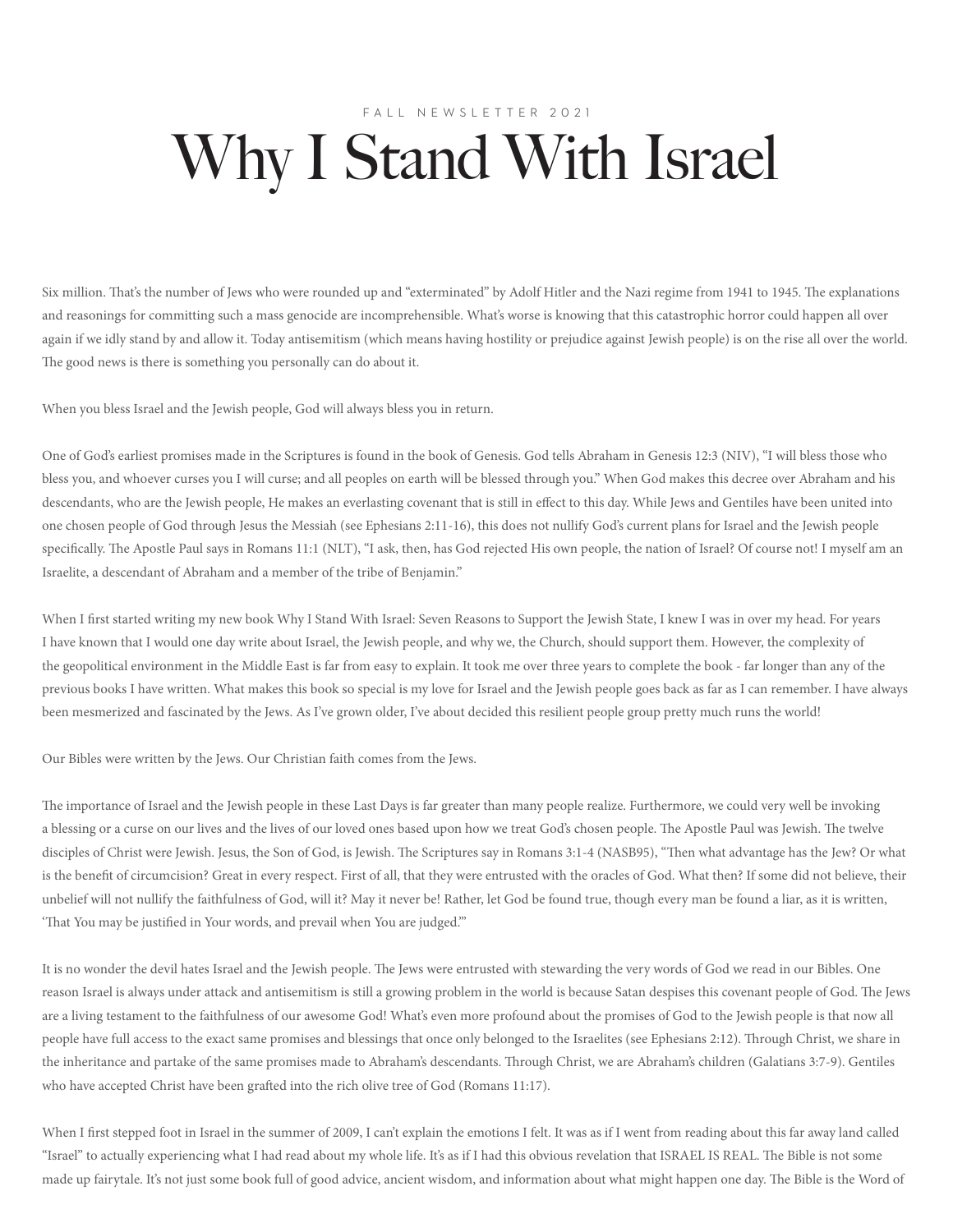God, and Israel is the place where much of the action we read about in the Bible took place.

Israel is the apple of God's eye.

The prophet Zachariah tells us in Zechariah 2:8 (NASB), "For the LORD of armies says this: 'After glory He has sent me against the nations that plunder you, for the one who touches you, touches the apple of His eye.'" To put this Bible verse in layman's terms, don't jack with Israel. Whoever messes with Israel, messes with God. I don't know about you, but I don't want to be at odds with God. I already know who's going to win that battle! All who come against Israel will fall. The Scriptures actually tell us that one day all nations will come against the tiny nation of Israel (Zechariah 12:3). I believe one reason this has not happened yet is because of the Church. As long as God's people pray for and stand with Israel, Israel will continue to grow stronger and be the rich blessing to the world she was meant to be.

The Apostle Paul tells us in Romans 11:11-12 (ESV), "So I ask, did they stumble in order that they might fall? By no means! Rather, through their trespass salvation has come to the Gentiles, so as to make Israel jealous. Now if their trespass means riches for the world, and if their failure means riches for the Gentiles, how much more will their full inclusion mean!" As Israel and the Jewish people unite in faith through the Messiah, far greater riches than the world has ever seen are going to begin to manifest. Friends, we have yet to see the greatest days on earth. As Israel continues to prosper, despite being surrounded by a sea of tyranny in the Middle East, the whole world will become enriched through the technologies, information, and divine revelations that come from the thriving Jewish State of Israel.

You have an opportunity to be a part of history in the making.

At the end of my new book Why I Stand With Israel, I have included a section listing various ministries that carry a pro-Israel mission. Obviously, MLM Publishing is a strong supporter of Israel and her right to exist, as even our logo is intentionally designed in the form of the Star of David to honor our Jewish Messiah Jesus. The Jewish roots of our Christian faith should never be ignored or frowned upon as believers, but rather, celebrated. Furthermore, we should celebrate and support our Jewish brothers and sisters whom God has appointed at this time in history to return to their Jewish Homeland. They need our support. They need our prayers. They need our financial backing and even military might, as there is tremendous opposition by not only many of the countries in the surrounding region but also by the worldly and the globalists who are under the influence of the devil.

Israel has the right to defend herself. The Jewish people have not only the political, earthly right to the land, but more importantly, they have the Godordained Biblical right to every inch of land God says belongs to them forever. No government entity, no person, no military, and no power in Heaven or on earth can thwart or undermine the Jews right to the land of Israel that God says belongs to them. When you wage war with the Jews who are taking possession of their land, you are waging war with God, with His holy Word, and with His holy angels. Not to be too sarcastic, but good luck. You are never going to win that war, praise the Lord!

The release of this new book has brought with it a series of signs and wonders that I know could only come from the Lord. I remember one Sunday back in May I prophesied that I could see war coming in the Spirit. That very night Hamas started launching hundreds of missiles into Israel. This was the first time Hamas had launched such a large-scale assault since 2014. What's even more profound is the week before that I had finally started back up writing on the new book (after a very long delay in writing), and what I wrote was identical to what was happening right then. I had been writing about how Hamas used our taxpayer dollars to fund building terror tunnels and to purchase missiles and other weaponry and even used their own children as human shields and as political propaganda to turn people through the media against Israel.

## The timing was uncanny.

What are the odds that for the first time in a given week in the month of May I felt inspired to start back up on the book writing about Hamas in particular and their unfair attacks on Israel, then that very Sunday prophesy that I could see war coming in the Spirit, and then that very night Hamas starts launching hundreds of missiles at Israel for the first time in seven years? The truth is I was under a prophetic anointing during this season, and God was showing me how vitally important this new book is for the Church and for all who are seeking to know the real truth about Israel and the Jewish people's place in the world.

Another powerful sign (that makes you wonder) happened a few weeks before the book was ready for print. A dear friend of mine from church named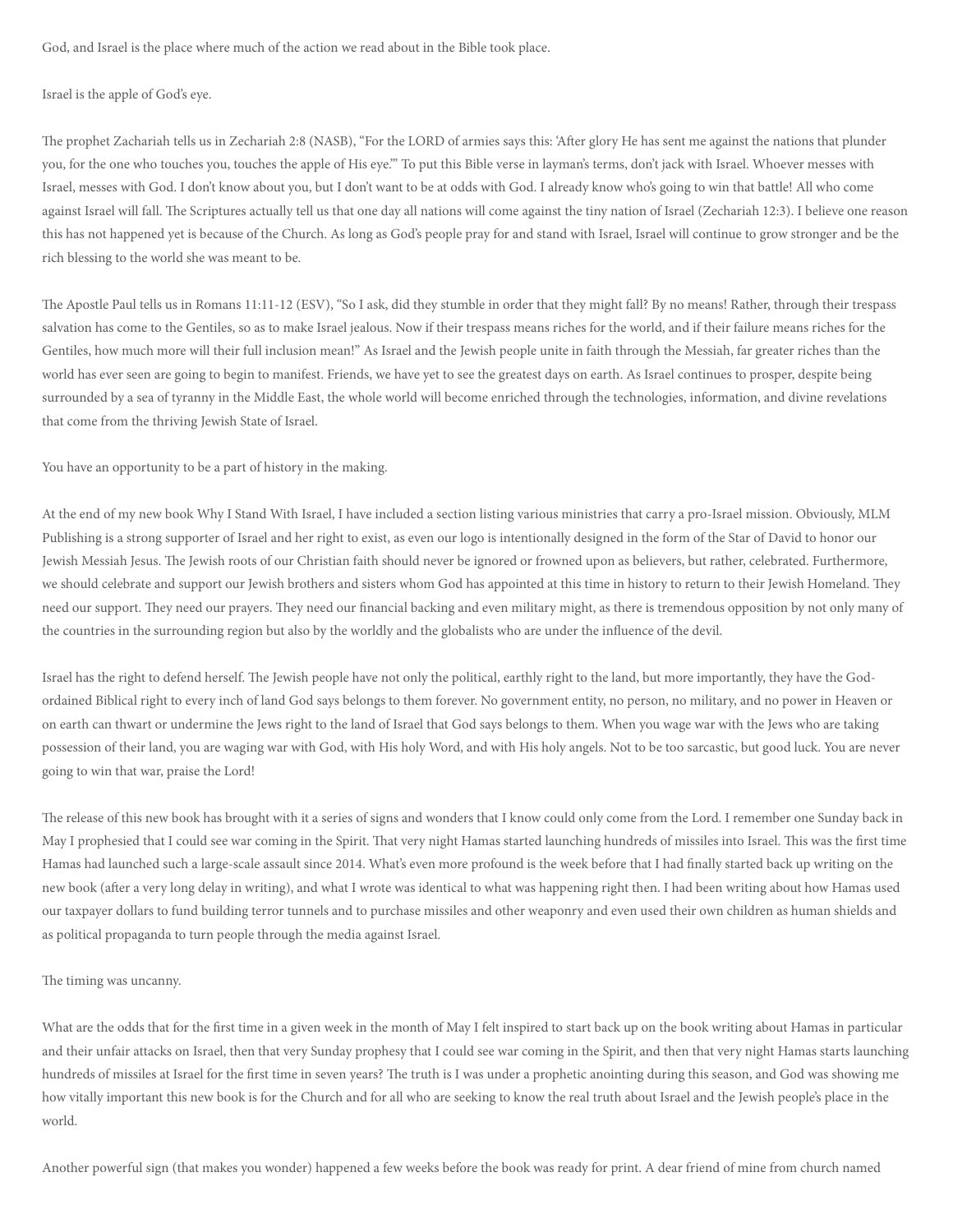Amanda messaged me about a recurring dream she kept having over the course of four weeks. In this dream, she kept seeing me and a date - just a date and no more insight than that. Then one night she saw me and the exact same date again, with the date lit up with lights around the numbers. The date she kept seeing was: "09/25/2021". Amanda relayed this dream to me on August 19th. She did not know anything about the date God was showing her, except that it pertained to something going on with me. A few weeks later, I was busy getting the book ready for print. My graphic designer Miles McFarland and I had emailed back and forth for days, preparing the book.

Finally, the final proof of the book was emailed to me from Miles. Guess what day the final copy was emailed, ready to be published? 09/25/2021. On Saturday, September 25th, 2021, the book I had been working on for over three years was finally done, ready for print. Friends, you can't make this stuff up! Only God could reveal something so detailed and precise to Amanda like this. I believe one reason God showed Amanda this exact date is because He wanted to show us the power of prophecy, how anointed this book is, and to affirm me in completing this massive endeavor of writing a book on Israel.

In the same way, God is prophetically revealing details about your life this fall.

The Scriptures tell us in 1 Corinthians 14:1 (NASB), "Pursue love, yet desire earnestly spiritual gifts, but especially that you may prophesy." God has given each one of us spiritual gifts that He wants us to use for His glory. However, we must earnestly desire to have and use these spiritual gifts. The reason we should desire spiritual gifts is because these gifts are what propel us lightyears ahead of what we could ever do in the natural realm. When we pray in the Spirit, we are praying in the language of angels and speaking directly to God (1 Corinthians 14:2). When we speak words of wisdom and of knowledge, we are helping people make wiser decisions and keeping them from harm. When we are workers of miracles (1 Corinthians 12:10), there is no such thing as impossible.

All of these spiritual gifts are powerful. The Apostle Paul tells us to desire these gifts. Furthermore, he tells us to especially go after prophecy. Why? Because prophecy strengthens, encourages, and comforts God's people (1 Corinthians 14:3). God has given you the ability to prophesy over yourself and over others. The way you prophesy is by speaking. When you speak, you are prophesying. That's why it is so important to monitor what is coming out of your mouth on a consistent basis. You have the power to speak to your finances, to your home, and to your future. This is why I have always declared great things concerning MLM Publishing and this mass media ministry God has given me to steward.

Since the beginning over seven years ago, I declared this ministry would be a global ministry. I have declared this would be a mass media ministry that reaches all 195 countries on earth. As the months and years have gone by, I have watched this prophetic declaration manifest and become reality. Today MLM Publishing is reaching people in 20 countries every single week via our emailing list. Our seasonal gospel newsletters are traveling across the globe to 12 different countries. These newsletters are mailed to people in all 50 states in the US. When I first began writing gospel newsletters in 2014, only a handful of people received the first seasonal newsletter in Texas and California.

The exponential growth of this ministry is because of people like you.

On this ministry journey, God has sent people like you to encourage, to give, and to pray. My greatest joy is hearing about how this ministry has somehow helped someone in their walk with God. Whether you have watched a Word of the Week video, read a newsletter or one of my books, watched a sermon, or participated in #31DayChallenge, I am always delighted to see people seeking the Lord with me. I consider you my partner and my friend in this global ministry. Since January 1, 2017, over 250 Sunday evening Word of the Week messages have been edited, uploaded, emailed, and shared with people all over the world. Weekly emails are sent to subscribers in all 50 US states, the Netherlands, Pakistan, Bosnia & Herzegovina, Japan, Australia, Cape Verde, Canada, Denmark, Kenya, Trinidad and Tobago, the Emirates, the United Kingdom (Northern Ireland, Scotland, Wales & England), Sweden, Ethiopia, New Zealand, Ireland, Israel, France, and Italy.

By faith I'm still calling in all 195 countries of the world, and I invite you to join me through prayer and giving in this divine quest to reach more souls with the gospel message of salvation and God's goodness.

If you have a moment, please stop and pray for this mass media ministry. I believe prayer is the rocket fuel that is going to launch us to the next level! Also, please prayerfully consider donating to help reach more souls for God's Kingdom. Men and women from all over the world have given online and donated by mail. 100% of every donation is used to promote ads to reach new people and for ministry purposes. For those that qualify, your donations are now officially tax deductible to this  $501(c)(3)$  approved ministry. If you know someone that is not signed up to receive these newsletters and weekly emails, or